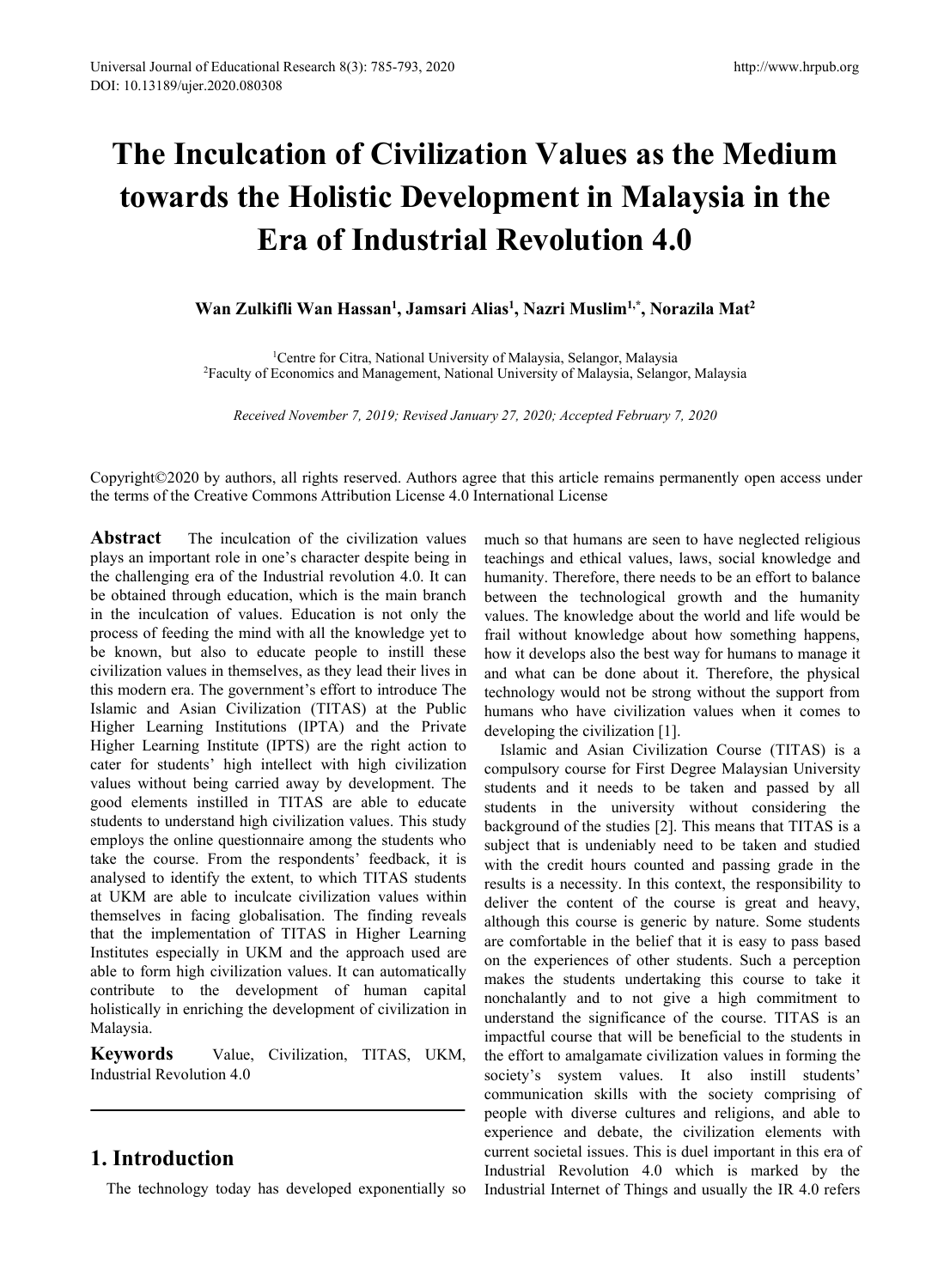to a new phase in the Industrial Revolution that focuses heavily on interconnectivity, automation, machine learning, and real-time data.

The study done seeks to look into the role shown by the students towards the civilization values in the formation of the system values of the Malaysian society. This study was based on online questionnaire among students that register for the course TITAS in semester 1 academic session 2017/2018. The study is a survey study, using the quantitative approach. The questionnaire form was used as the study instrument to measure the level of civilization value practice based on the course. Researcher chose to use the five-point Likert Scale to measure the questionnaire items in this study, namely: $(1)$  Strongly Disagree, (2) Disagree, (3) Not Sure, (4) Agree and (5) Strongly Agree. This questionnaire portrays the measurement of the respondents' perspectivesrespondents who study the course TITAS in Malaysian polytechnics.

The study outcome and analysis are able to establish the frequency distribution, whether students have learned the course before they came to UKM. By learning TITAS, are they able to instill civilization values within themselves and how are they able to instill the values in their lives.This is important so that they gain the right knowledge and understanding about TITAS and so that they will be able to apply it in their lives. The data gathered is analysed and coded qualitatively using the document analysis technique and the students' own responses. This enables the students to understand the issues at hand better. An analysis is also done in determining the theory/hypothesis from the grounded theory. The same is obtained from the discourse analysis, analysis on indicators like words, body language and so on (*semiotic*) and the understanding towards the perspective/views and experiences of individuals and students (*interpretative phenomenological experience*).

# **2. Study Objectives**

The study objective is to gather the data, also to analyse the views of the students who follow the course and to see  $\frac{1}{1}$ . the values that can be understood by the students. Students' views encompass the following objectives:

- [1] Analyse the civilization values that the students have.
- [2] Identify the values that have been instilled in their  $\overline{a}$ lives.
- [3] To know how the civilization values that they 3. practise are able to face the challenges of the Industrial Revolution 4.0 era.

# **3. The Implementation of the Islamic and Asian Civilization Course (TITAS) in IPTA and IPTS**

The interesting part about the civilization course is that, being implemented in the Public Higher Learning Institutions (IPTA) and Private Higher Learning Institutions(IPTS), it is seen to be in line with the national vision and aspiration concerned towards the current requirements in establishing the latest curriculum needed by the country, market and students. The civilization course called Islamic and Asian Civilization Course (TITAS) has been successfully introduced in the Public Higher Learning Institutions (IPTA) to fulfil the concept of the university being the provider of knowledge to the society [3]. Furthermore, this paper is in line with the aspiration of the nation, as Islam is the official religion of the country, and therefore the introduction of TITAS is really timely and equally sought for.

It is the right move by the Ministry of Education Malaysia to introduce the civilization studies, TITAS at the Public Higher Learning Institutions in this country. According to Malaysian Prime Minister at that time, Najib Tun Razak in his speech dated 9<sup>th</sup> July 1997, this course aims at exposing IPTA students to understand and be concerned with Islamic Civilization and several other civilizations in this region, and further creating a sense of openness to face the diversity, in tandem with the Malaysian context as a pluralistic country, in terms of the ethnicity, cultures and faiths. Also, it aims at preparing the students to have the right mind and thinking and to create the spirit of identifying and respecting all these various civilizations [4].

TITAS was formulated by TITAS Drafting Committee which members are local IPTA representatives. The course is offered to all First Degree students at IPTA at the start of the academic session 1998/1999 through various approaches by suitability, at every IPTA. Fundamentally speaking, 10 general aims of the course have been raised by the committee which are as follows [5]:

- 1. To instill genuine understanding and mutual respect among the people of various religions, races and cultures in this country, especially among the young generations set to become the leaders of the country to ensure national unity and solidarity,
- To strengthen the Malaysian philosophy and lifestyle achieved through consultation and consensus,
- To solidify the Malaysian integrity as a pluralistic country that practices high tolerance,
- 4. To instill universal values among Malaysians,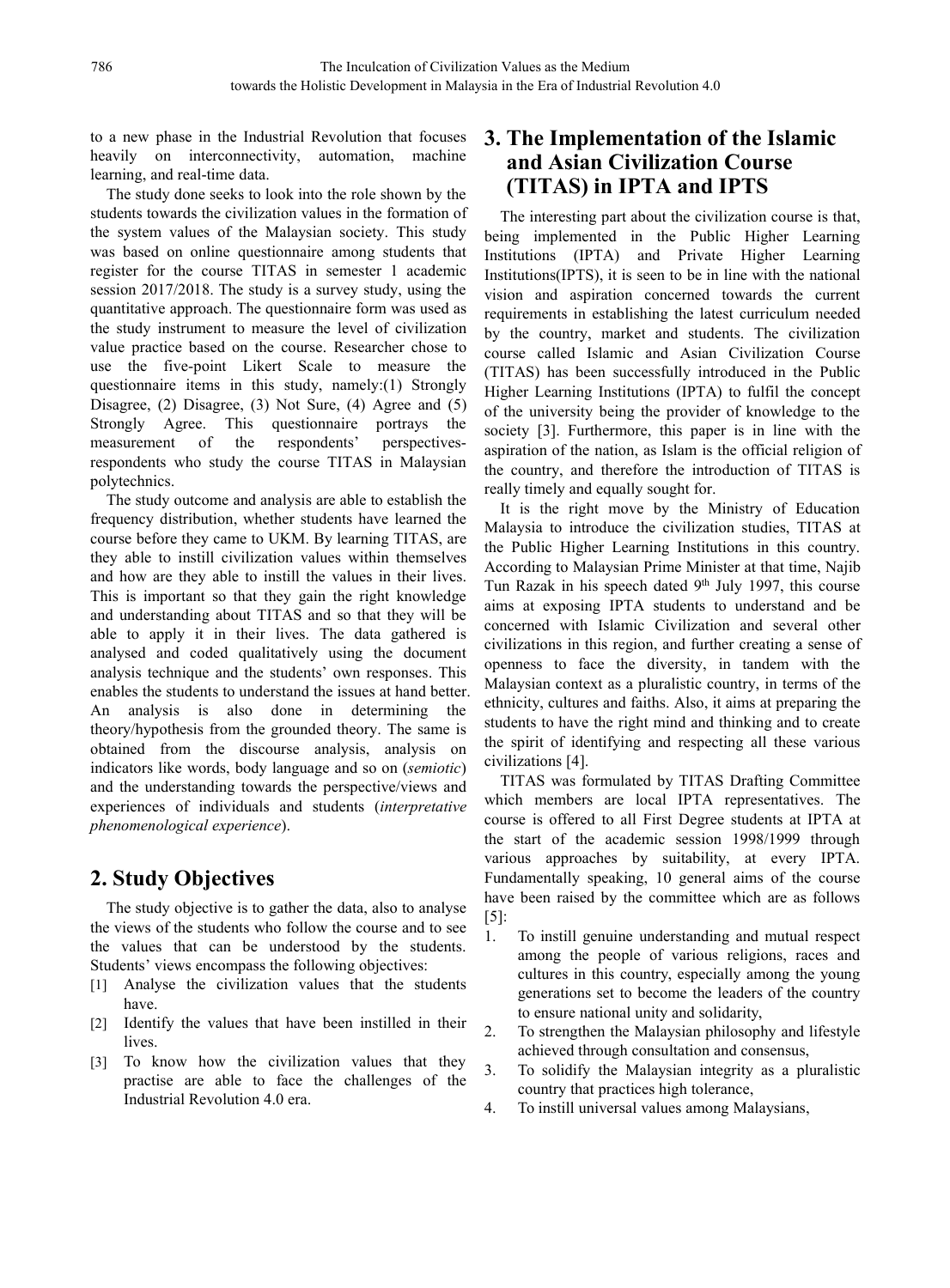- 5. To produce visionary undergraduates and universal view in line with the global role of Malaysia now and in the future.
- 6. To produce highly civilized Malaysians who are willing to fight for good and noble, universal civilization values,
- 7. To strengthen the understanding of good values among Malaysians.
- 8. To equip future leaders with the knowledge that enables them to understand and face the current global challenges,
- 9. To help produce madani society in the truest sense of the word,
- 10. To advance scientific knowledge at the expense of the knowledge progress as a whole.

TITAS course objective is to cater for the current situations other than raising the awareness to the students whose reality is facing the many challenges and ways of lives of the diverse people in the country. Students of various ethnic groups who follow this course can get to instil mutual respect, strengthen their integrity, knowledgeable and great vision and also get to contribute towards developing Malaysia. Other than that, it is also a change towards exposing them to know the significance of identifying the various civilizations in the history of the civilizations of Asia and the world. This course is carried out by looking at the capability of the experts, the facilities possessed in the respective IPTAs [6].

TITAS also highlights elements of civilization that enable students to become sensitive with the development of humanity covering the material and spiritual aspects. The aspect of Islamic civilization is introduced to students and the younger generation to understand the background of the thinking, culture and history of Islam that manages to change the worldview of the Malays, in specific. At the same time, students are also exposed to various aspects of the Asian civilization that have a connection with the culture of the Malaysians.

The study of civilization is important as students will be able to know the strengths and weaknesses to boost the planning and strategy in future. Such a course that caters for the current market requirements is able to fuel the ideas for innovation and educate students' morality. This inculcation or implementation of moral values is able to develop humanity within students who are the agent of development and sustainability of both the society and the civilization.

## **4. Values in Islamic Civilization**

The learning about Islamic civilization is able to form students' values because Islamic civilization has been the inspiration of Muslims through various races of Arab, Persians, Spanish, Indians, Turks, and Indians, Chinese,

Malays and many others. Islamic civilization is based from various fields, irrespective of political, geographical, racial, cosmological, ideological boundaries so on and so forth. Thus, they are regarded as the unity of the ummah holding on to the concept of Tawheed (The Oneness of Allah S.W.T). The source of the knowledge of the Islamic civilization is based on decrees, from the Quran and Hadith to produce elements of civilization in their own mold, which are unique and which portray Islamic identity. This clearly shows that Islamic civilization is not built upon the interest of any one culture, race or nationalistic as other civilizations existing in the world [7].

The values of the students following TITAS can be instilled towards the building good moral values through the learning of the Islamic civilization concept which is shari'a and moral. The aim of the Islamic civilization is to elevate Islam as *al-Din*, which is a comprehensive way of life. This makes it unique and different from other civilizations in terms of life, education, philosophy, culture and so on. This is proven through historical facts about the fairness of the Islamic administrative systems in the ruling era of Muhammad S.A.W, Khulafa' al-Rasyidin R.A, Bani Abbasiyah, Mughal, Uthmaniyah, and the next Islamic administrations. All these have inspired the scholars to understand and fulfill the need of the mankind with regard to their respective responsibilities towards their own religions, to encourage the continuity of the civilization that leads to the goodness of mankind, to defend its tolerance towards non-Muslim religion and culture. Without strong religious principles, it is easy for the students to be exposed to negative things that can affect their future, society, religion and at a wider scale, the country [8]. Thus, the values explained throughout this paper is related to the content of TITAS course that is compulsory for every single student of Malaysian universities to attempt.

#### **4.1. Values in Malay Civilization**

Malay civilization is the core to the Malaysian civilization today. It is the civilization to the group of the Malay ethnic in this country. Malay civilization has experienced a long development process and through different manifestations. The acceptance of Islam becomes fundamental in the formation of the Malay civilization after it has long been under the influence of Hindu and Buddha. The development of Malay civilization has received influence from other civilizations like Indian, Chinese, Islamic and modern Western civilizations. The relationships that have been sealed for a long time in history enable good moral among the scholars as it can raise the awareness and appreciation towards the Malaysian culture and traditions today [9].

The arrival of Islam also helps alter the universal views of the Malay civilization that leans on elements of Islamic morality. The lives of the Malays in Malay civilization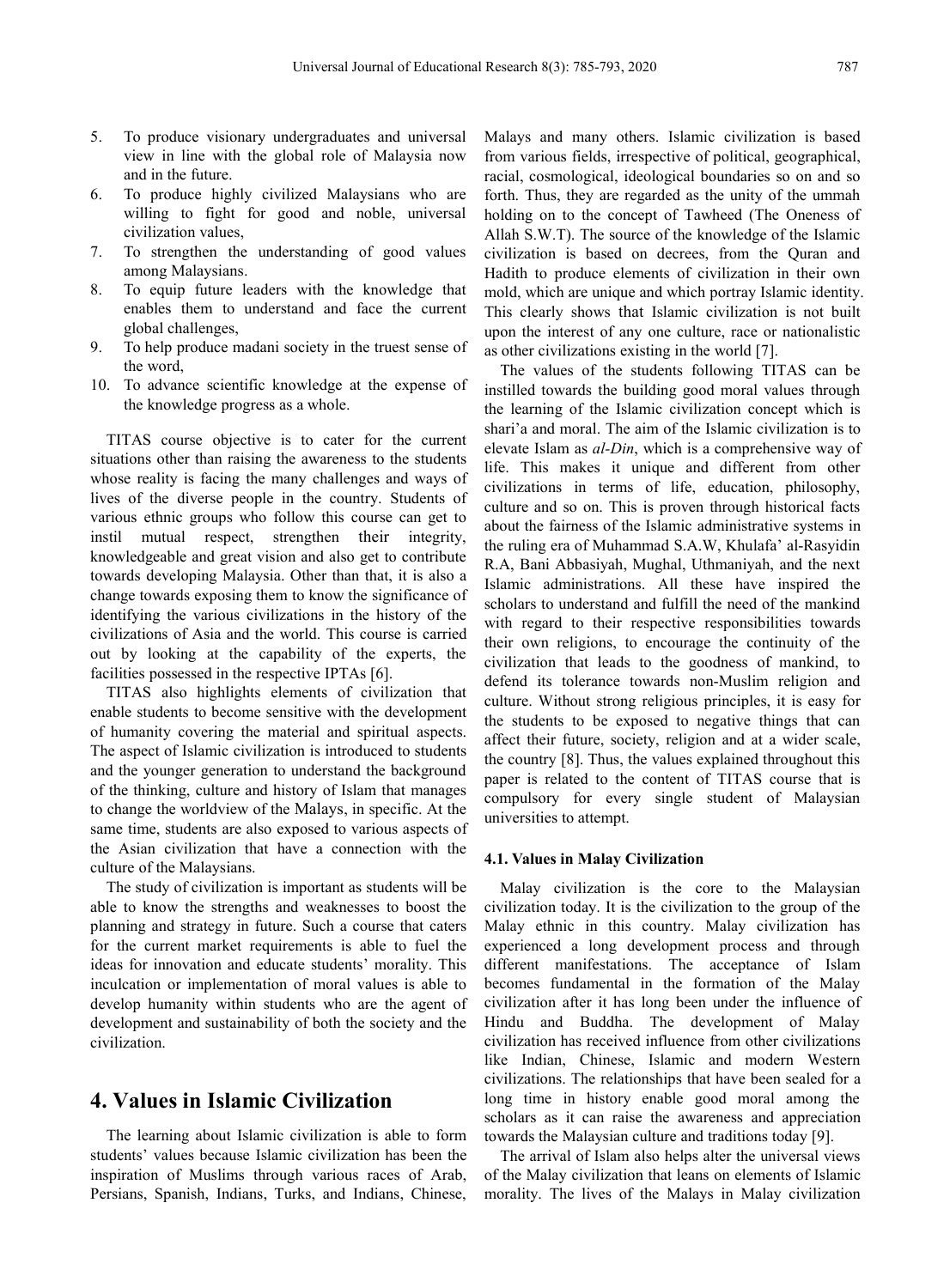centers have been affected by this Islamic civilization. It is raised as an official religion and at the same time places Malay civilization in the network of the global Islamic civilization that connected with the Turks' Ottoman government, Salafiah Parsi, Indian Mughal and the Islamic governments in the Middle East and Africa. Resources from the Islamic civilization has stressed on the Malay civilization in the rational aspect based on the absolute rational and knowledge. All of these are very effective in shaping the scholars' integrity in practising the basic values in Malay civilization [10].

#### **4.2. Values in Indian Civilization**

The Indian civilization refers to the civilization that began in the Indus River Valley around 3000 AD. The archeological discovery in the area shows that the people in the valley have achieved a high level of civilization. The development of Indian civilization encompasses several aspects that capture the integrity of the scholars such as the religion, social, culture, political system and administration, science, philosophy, economy and arts. For example, Hinduism or the eternal faith has ten universal disciplines which is honesty (*satya*), moderation (*ahimsa*), celibacy (*brahmacharya*), not stealing (*asteya*), purity (*aparigraha*), cleanliness (*shaucha*), satisfaction (*santosh*), studying the scriptures (*swadhyaya*), savings (*tapas*) and prayers (*pooja*) [11].

However, all these disciplines are not only suitable for Hindu followers alone, but there are some of the disciplines are suitable for the society and other peoples of different civilizations in order to produce a moral society. The same goes with Buddhism that stresses on *Dharma* containing Four Noble Truths and Eight Layers of Noble Road seeking to prevent one from doing bad, immoral activities. The integrity of the graduates is instilled in the arts, science and technology of the Indian civilization. All of these are able to help the students form the social values and network in their challenging everyday life, that has increasingly eroded the values and integrity practised by previous civilizations [12].

#### **4.3. Values in Chinese Civilization**

Chinese civilization is the oldest and which is the most ongoing up until today. It has open characteristics with its interaction with other civilizations in the world. Chinese civilizations carry several values that can from scholars' integrity especially when discussing religion and the belief of the Chinese community. It is similar to the Malay civilization that stresses on values in Islam in forming the world view of its followers, the Indian civilization with Hindu and Buddha that urges its people to do good and to steer clear of evil, also the Chinese civilization with various disciples such as Confucianism, Chinese Buddhism, Daoism, Moism, Legalism, and Islam

respectively asking their people to do good towards themselves, their families and the society. All of these are held in the belief that religion is the gist of a civilization where it leads humans to live a moral life [13].

Other than religion and belief, the genre of Chinese arts also contributes to the formation of the scholars' integrity. Chinese proses and poems must be of high quality and morally and ethically advantageous and it seeks to deliver 'dao', which is the path of morality and ethics. This assists scholars in accepting the diversity of the civilizations which have the values in constructing moral individuals. The same applies to the world views of the Chinese civilization that have the values in forming the integrity of the scholars, with its concepts of *Tian*, *Dao*, *Taiji, Yin Yang* and *Wuxing*, The unity of *Tian* with Humanity, also the *Zhongyong* Principle. This concept involves the universe in the Chinese community that can achieved through good behavior [14].

# **5. The Challenges ofthe Current Era**

The society today has been confronting some very fast-paced challenges in the field of science and technology. A lot of people have even cast aside human interactions simply because of their idolation towards the technological advancements that we have today. This will create an unhealthy situation in terms of the interaction among people [15]. It requires very high sense of self and values of the civilised world that can help people survive in such great developments. The challenge that the community is facing would be the Fourth Revolution. According to the Founder of the Global Economic Forum, Klaus Schwab [16] in his book The Fourth Industrial Revolution, it is marked by the emergence of the supercomputer, smart robots, driver-less vehicles, genetic editing, and the neurotechnological development that make it possible for humans to optimise the brain's function and role of the brain. In other words, the human life will be made easier with the robotic assistance which will be the "friend" for them in managing their daily chores. From this revolution, it is seen that sometimes there is an innovative phenomenon that threatens the lives of the global community. The phenomenon has also left an impact on all forms and aspects of life. Starting from the industry, economy, social, education, politics so on and so forth. This phenomenon has also influenced the lifestyle of the global community and their patterns of thoughts. At the same time, it becomes the challenge to the society who still uses the old approach and method causing the fourth revolution to be introduced and applied [17].

The old way, for example, is when people buy tickets at the counter, but in the fourth Revolution, e-tickets will be sent via email and it can be sent fast and correctly, other than the fact that it saves time. Other than that, less work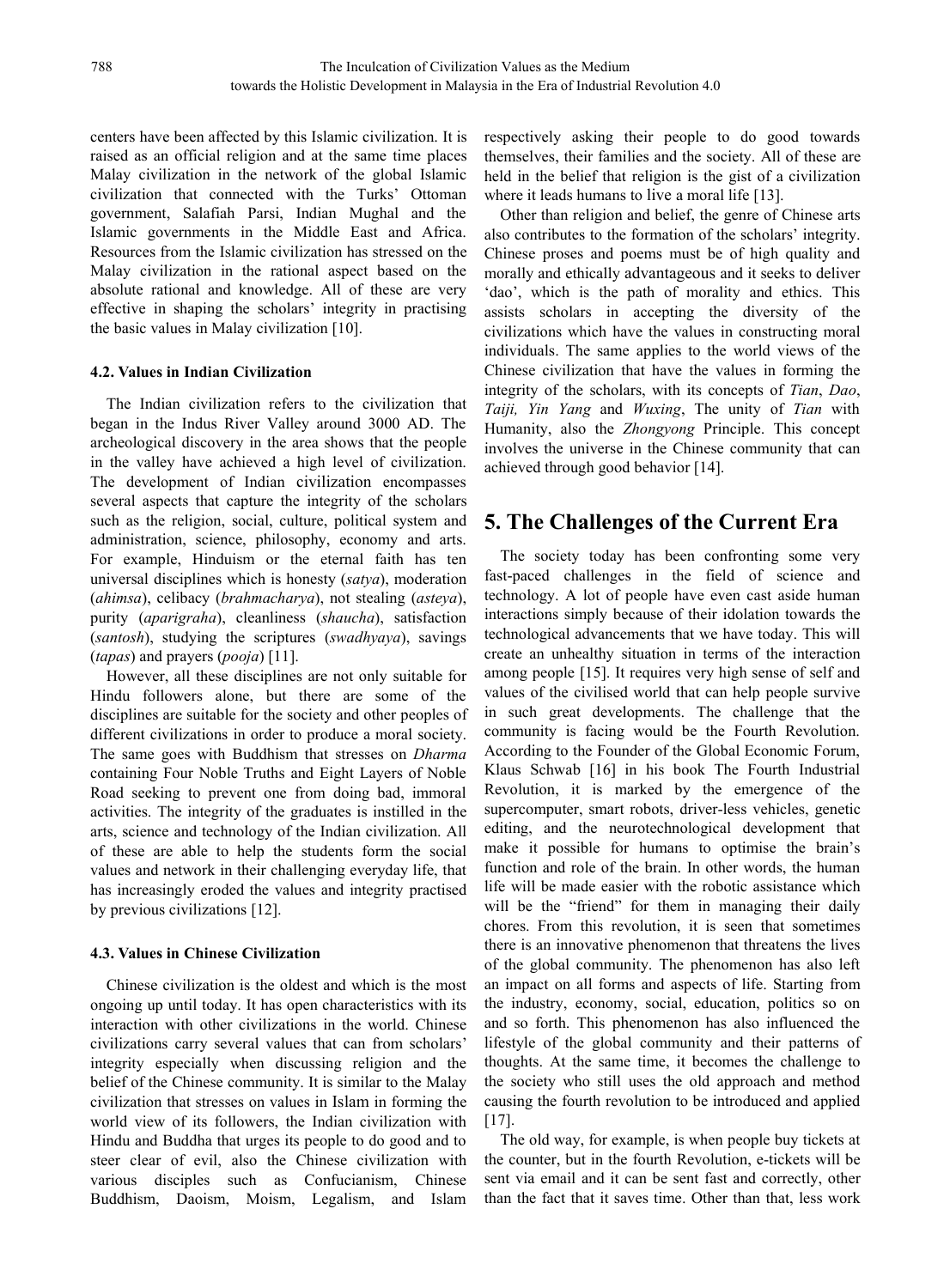is done because it can be managed by a machine only by pressing the buttons on our smart phones [18]. In brief, using the acronym Industrial revolution 4.0, humans' daily chores will be shared with robots specially designed to optimise human needs and comfort. Although the technologies are still at the testing phase globally, we have benefited from a lot of applications today. For instance, we have the use of navigation applications such as Waze or Google Maps that provides drivers also route information and trips, especially for those using the Grab Car service [19]*.*

Thus, to see the values of the civilization in the scope of this Fourth Revolution would pose a great significant challenge, and this cannot be taken lightly. The revolution in this civilization is not foreign to us but it is seen as a form of development. There has been a notable impact of transformation in the lives of the people, as the effect of the progress and modernization of a civilization. Thus, to face the new-age challenges, several aspects and values leaning on the previous civilizations, such as the Islamic civilization, Malay civilization, Indian Civilization and Chinese Civilization can be integrated and used to balance the surge of change taking place in the society.

### **6. Study Findings**

From the online questionnaire done on students who registered for the course TITAS in the first semester, academic session 2017/2018, the writer finds that 550 students had given some good responses towards this study. It is found that a lot of the female students or totaling 411 or 75% taking part in this study compared to only 139 or 25% male students. This shows that female students are more prominent in terms of their cooperation values when it comes to sharing information and having an attitude. This is shown in Table 1 below:

**Table 1.** Gender

| Item         | Frequency | Percentage |
|--------------|-----------|------------|
| Male         | 139       | 25         |
| Female       | 411       | 75         |
| <b>Total</b> | 550       | 100        |

In terms of age, on average, most of them are 20 years of age (281 people) or 51% and 21 years of age (197 people or 37.6%). The majority of them have never learned Islamic and Asian Civilization Course before this, accounting for 85.1%. This is added by the fact that most of them have never gone to religious-streamed schools (82.4%). Thus, this is seen to be very important to be examined seeing that they are not really exposed to the knowledge about civilizations. The writer also finds that the majority of the students or even almost every one of

them showed that TITAS plays an important role in teaching values, able to create an effective social network and sensitive towards the current issues in human civilization in the Fourth Industrial Revolution.

In learning about civilization, religion has a very close association with civilization. It plays a great role in shaping a civilization so much so that a civilizations' worldview is seen in terms of the religious belief that becomes the basis of the civilization. The study finds that religion has a great role to play in the lives of the students so much so that most of them assumed that it is the religion that makes their lives more interesting and meaningful - where 205 or 37% students agreed, followed by 191 or 35% strongly agreed. However, few of them believing that only religion is able to make them more interesting which is 34 students or 6% disagreed and 9 or 2% Strongly Disagreed.At the same time, some students had been indecisive about this issue, which is 111 students or 20% being Between Agree and Disagree. This can be seen in Table 2 below:

**Table 2.** Religious Principles

| <b>Item</b> | Frequency | Percentage |
|-------------|-----------|------------|
| Male        | 139       | 25         |
| Female      | 411       | 75         |
| Total       | 550       | 100        |

**Item Frequency Percentage** good values they practise is something that they should be **Total** 550 100 whether they are better than others, or vice versa. This is To the writer, the reason why they disagreed and strongly disagreed to the items, is probably because they did not really understand the religious concepts that can shape their own civilization. If they really try to understand the connection between religion and civilization as explained in TITAS, it is sufficient to depict the significance of religion in shaping their civilization values especially for the Fourth Industrial Revolution. From the awareness to live religiously, writer sees that students are able to be shaped well in their lives and actions. This is evident when they do not see that proud about to the point that it forms a perception that other people are worse than them. The study finds that 274 students or 50% assumed that they felt the balance of added with the fact that 147 or 27% among them had disagreed on the statement that they are better than others. 45 students or 8% strongly disagreed towards the perception. This shows that religion teaches good values to them, to not look down on others although in reality we have the advantages over others. However, some of them had agreed which is 68 students or 12% believing that they are better than others and 16 students or 3% Strongly Agreed that they are better than others. This is shown in Table 3 below: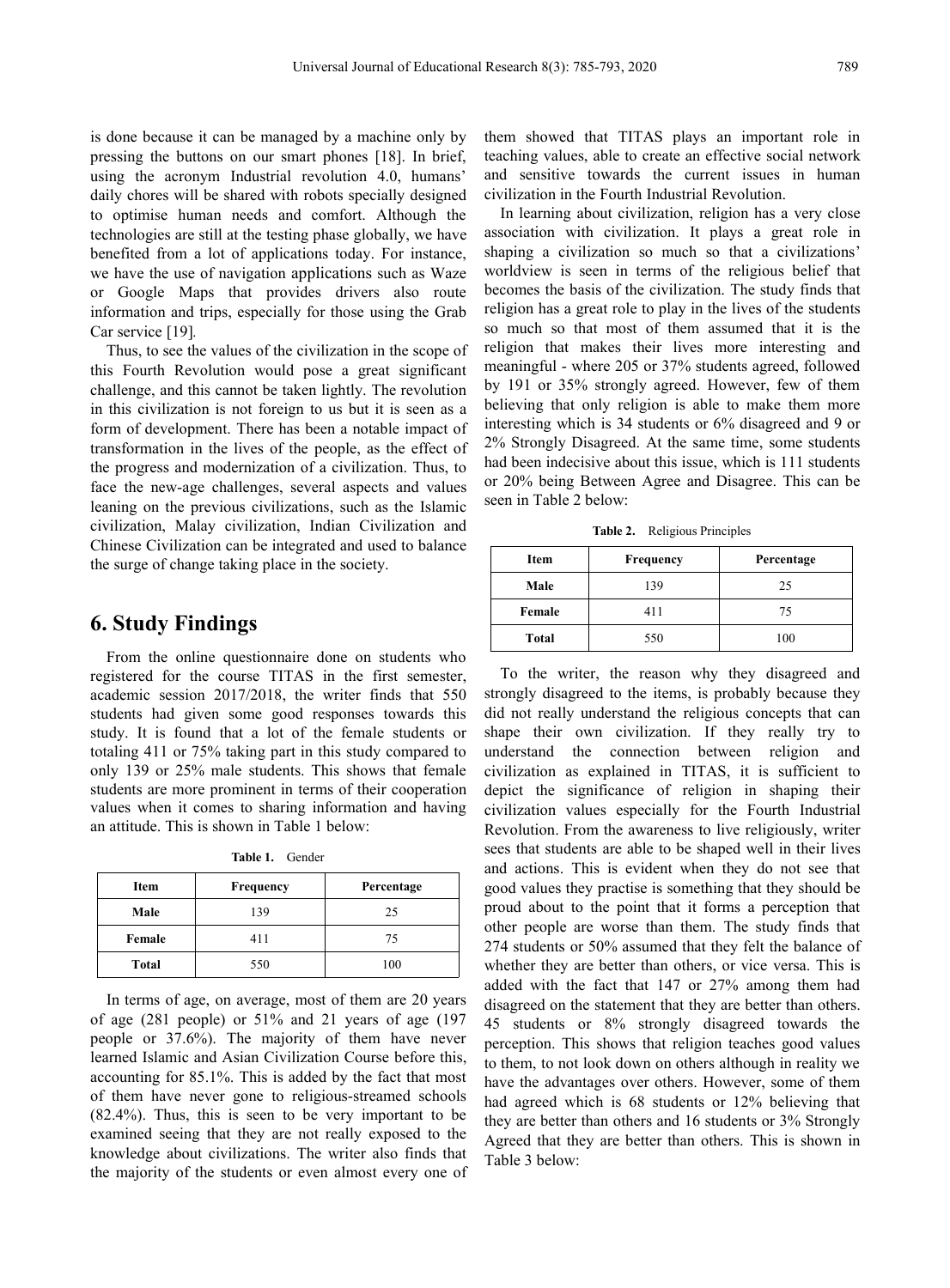| <b>Item</b>                       | <b>Frequency</b> | Percentage | in their liv<br>follows: |
|-----------------------------------|------------------|------------|--------------------------|
| <b>Strongly Agree</b>             | 16               | 3          |                          |
| Agree                             | 68               | 12         | <b>Item</b>              |
| <b>Between Agree and Disagree</b> | 274              | 50         | Strongly A               |
| <b>Disagree</b>                   | 147              | 27         | Agree                    |
| <b>Strongly Disagree</b>          | 45               | 8          | Between A                |
| Total                             | 550              | 100        | <b>Disagree</b>          |

**Table 3.** Feeling superior to others

The writer views that students who see themselves as better than others are not arrogant or boastful, but possibly they felt that people who have no religion to hold on to live a worse life than those who have. However, the study sees the impact from the values of living with religious belief to be moderate, in terms of their emotional management because there are 85 students or 15% who agreed that they became angry when they were emotionally disturbed. This is followed by 10 students or 2% who strongly agreed that they do easily get angry, when clearly it should be avoided. However, most of them or 241 students, or 44% were hesitant, whether they got easily temperamental or not. Some of the students showed that the life with religion plays an important role in controlling their emotions. This is seen from the responses of 164 students or 30% and some stated Strongly Disagreed (50 students or 9%). This is clearly seen from Table 4 as given below:

| <b>Item</b>                       | <b>Frequency</b> | Percentage     | Item              |
|-----------------------------------|------------------|----------------|-------------------|
| <b>Strongly Agree</b>             | 10               | $\overline{c}$ | Strongly A        |
| Agree                             | 85               | 15             | Agree             |
| <b>Between Agree and Disagree</b> | 241              | 44             | Between A         |
| <b>Disagree</b>                   | 164              | 30             | <b>Disagree</b>   |
| <b>Strongly Disagree</b>          | 50               | 9              | <b>Strongly I</b> |
| Total                             | 550              | 100            | <b>Total</b>      |

**Table 4.** Easily Temperamental

Among the good values instilled in the majority of the students are that they try to do good things well. This is evident when more than half of them, totaling 326 students or 59.27% agreed that they are able to do something well, due to the role of the religion in shaping their attitude and personality. 175 students or 31.8% answered strongly agreed to the statement. At the same time, 42 students or 7.63% had answered Between Agree and Disagree. Probably, they still lacked the motivation to perform any acts of worship. However, there was a small number of students or 4 of them or 0.72% had disagreed, and 3 students or 0.56% had Strongly Disagreed. This shows that there are few students who lack the value of motivation in themselves to work hard and achieve an aim in their lives.For a clearer picture, refer to Table 5 that follows:

**Table 5.** Worshipping Full-heartedly

| <b>Item</b>                       | <b>Frequency</b> | Percentage |
|-----------------------------------|------------------|------------|
| <b>Strongly Agree</b>             | 175              | 31.8       |
| Agree                             | 326              | 59.27      |
| <b>Between Agree and Disagree</b> | 42               | 7.63       |
| <b>Disagree</b>                   | 4                | 0.72       |
| <b>Strongly Disagree</b>          | 3                | 0.56       |
| <b>Total</b>                      | 550              | 100        |

From the table, the study finds that the majority of the students have become very careful in making any decisions in their actions so they can learn from anything good. This can be seen from their answers when 335 students or 61% who agreed, stated that they always make considerations before they decide to do anything. 80 students or 14% strongly agreed with the statement. However, there are 130 students or 24% who did not give a strong answer which is Between Agree and Disagree. Only 5 students or 1% disagreed with the statement. This reflects that most of the students have good values in making action because they will consider first before doing anything so that there will be some positive outcomes in their lives.To see this more clearly, we can refer to Table 6 below:

**Table 6.** Able to Make Considerations

| <b>Item</b>                       | Frequency | Percentage |
|-----------------------------------|-----------|------------|
| <b>Strongly Agree</b>             | 80        | 14         |
| Agree                             | 335       | 61         |
| <b>Between Agree and Disagree</b> | 130       | 24         |
| <b>Disagree</b>                   | 5         |            |
| <b>Strongly Disagree</b>          | $\theta$  | $\theta$   |
| <b>Total</b>                      | 550       | 100        |

From the above spirit, the majority of the students have shown high spirit of working hard for the sake of religion, nation and the country. This is a very good value as Malaysians. This is seen when 291 students, or 53% among them stated Agree that they were willing to work hard for their religion, nation and the country. This is added with 89 students, or 16% who strongly agreed with the statement, whereas 165 students, or 30% did not give a clear stand or maybe they thought that it was not the time yet for them to give a little something to their religion, nation and the country. Only 5 students or 1% disagreed with the statement. This can be clearly seen in Table 7 below: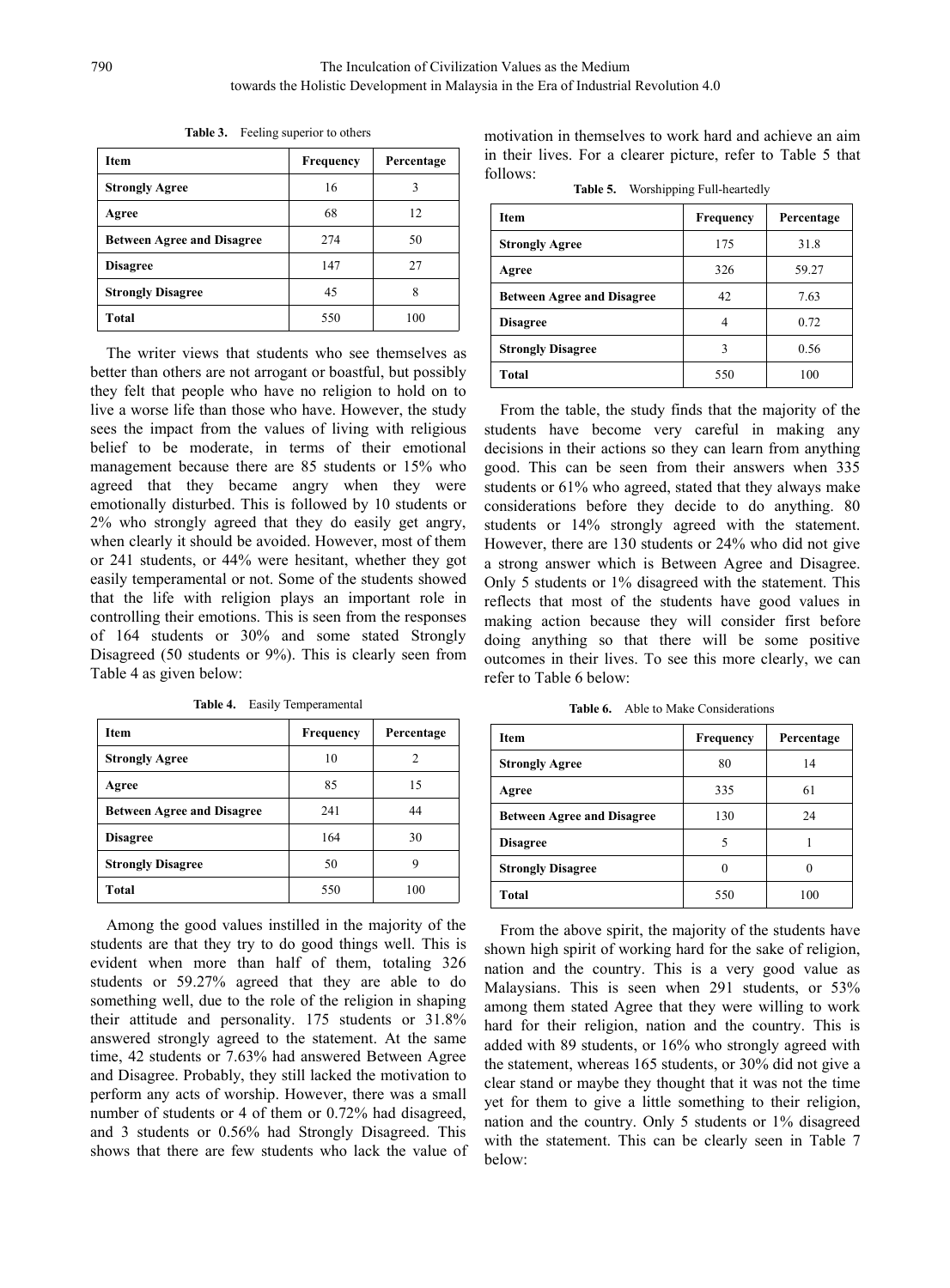| <b>Item</b>                       | <b>Frequency</b> | Percentage | and succes                                                                                                                        |
|-----------------------------------|------------------|------------|-----------------------------------------------------------------------------------------------------------------------------------|
| <b>Strongly Agree</b>             | 89               | 16         | religion, n<br>view of $A$<br>encouraged<br>to understa<br>bein<br>and<br>self-develo<br>inculcated,<br>as the bad<br>future [22] |
| Agree                             | 291              | 53         |                                                                                                                                   |
| <b>Between Agree and Disagree</b> | 165              | 30         |                                                                                                                                   |
| <b>Disagree</b>                   | 5                |            |                                                                                                                                   |
| <b>Strongly Disagree</b>          | 0                | 0          |                                                                                                                                   |
| Total                             | 550              | 100        |                                                                                                                                   |

**Table 7.** Working Hard for the religion, Nation and Country

# **7. Discussion**

The above mentioned discovery reflects the fact that the industrial revolution 4.0 has more and less left some issues related to the loss of social values in humanity. Being born around 1980-2000an, this generation has shown its tendency to get confused, in terms of their thinking and attitude. Hedonistic lifestyle, freedom, or the loss of ethics in the social media make up some of the examples birthed from the confusion. Rhenald Khasali [20] mentions that the generation today is the strawberry generation, a very interesting one, but fragile as they do not have strong mentality and thinking, as well as the values that can help them attend to today's challenges. The writer has examined whether or not identifying the challenges in this industrial would give a positive impact to the current generations. All in all, based on the findings, the inculcation of civilization values among students is at very high level. This automatically shows that the course TITAS offered to all First Degree students at IPTA especially in UKM has achieved several general aims outlined in this course despite being at the wake of the Fourth Industrial Revolution's challenges.

This is so, as the study finds that the majority of the UKM students are able to instill universal values as they have learned in the course, irrespective of their races and ethnic groups. They try to steer clear of negative values. This will automatically produce Malaysians who are highly civilised, and are willing to fight for the universal civilization values among themselves. It is also found in the study that the course TITAS is able to help produce the madani society in the truest sense of the word. At the same time, they are willing to work hard to ensure that the civilization in Malaysia can be sustained and continued not only to the current generation but also for the benefit of the future generations. The responses obtained for every question are at very high level. This shows that the elements of civilization values such as the link between religion and civilization, also moral are very high and they can be applied by the students. If we look into all the answers given, they include the understanding and inculcation of religious values and the religious beliefs in daily affairs, self-responsibility, and self-integrity, like

Agree 291 53 encouraged to emulate and practice good values as a way **Strongly Disagree 1** 0 0 0 inculcated, and nurtured within a student to prepare them low self-esteem, being humble, patience, determination and success, wise in making decisions and contribution to religion, nation and the country. This is at par with the view of Abd. Rahim [21] where students have to be to understand self-appearance and quality as good citizens, and being concerned towards life aspects and self-development. Good values have to be instilled, as the backbone of the country's development in the future [22].

> It is also found that the practice of good values is at very high level. In other words, students' understanding on good values can be translated into daily practice. This is proven through the high mean of the practice of good values obtained from the respondents. This is also consistent with the finding that the level of understanding on the good values is also very high. We can safely assume then, that the level of practice of good values is closely linked with the level of understanding of these values among the study respondents. This finding is also agreed by Abd Rahim [23] that the understanding of good values in the learning process is crucial so that it will naturally integrate in one's self development. The formation of good moral values must be spurred by various factors, internally or externally. A good moral is very much emphasised in Islam because good moral contributes to the prevalence of truth on all the tasks and responsibilities that one has to carry out. Therefore, a good emphasis and delivery during the learning process in TITAS allows the good values to be integrated in students' self-development.

# **8. Conclusions**

The formation of good values is the main item that needs to be carried by every individual when developing a civilization. The consolidation of good values has its influence and great impact on the development of civilization in Malaysia. IPTA's initiative of introducing TITAS has been an invaluable contribution towards the formation of Malaysian civilization in ensuring that the civilization values can be instilled to form self-integrity and ethics among the scholars. The exposure to various civilizations gives very useful information to these scholars. At least, TITAS can act to curb the rampant negative social ills from becoming more serious, and which can destroy human civilization especially in the era of the Industrial revolution 4.0.

Also, TITAS raises the awareness among students about the universal values that successfully unite their civilization although their come from different backgrounds and races. Such a profound awareness about these values helps foster great understanding in a society.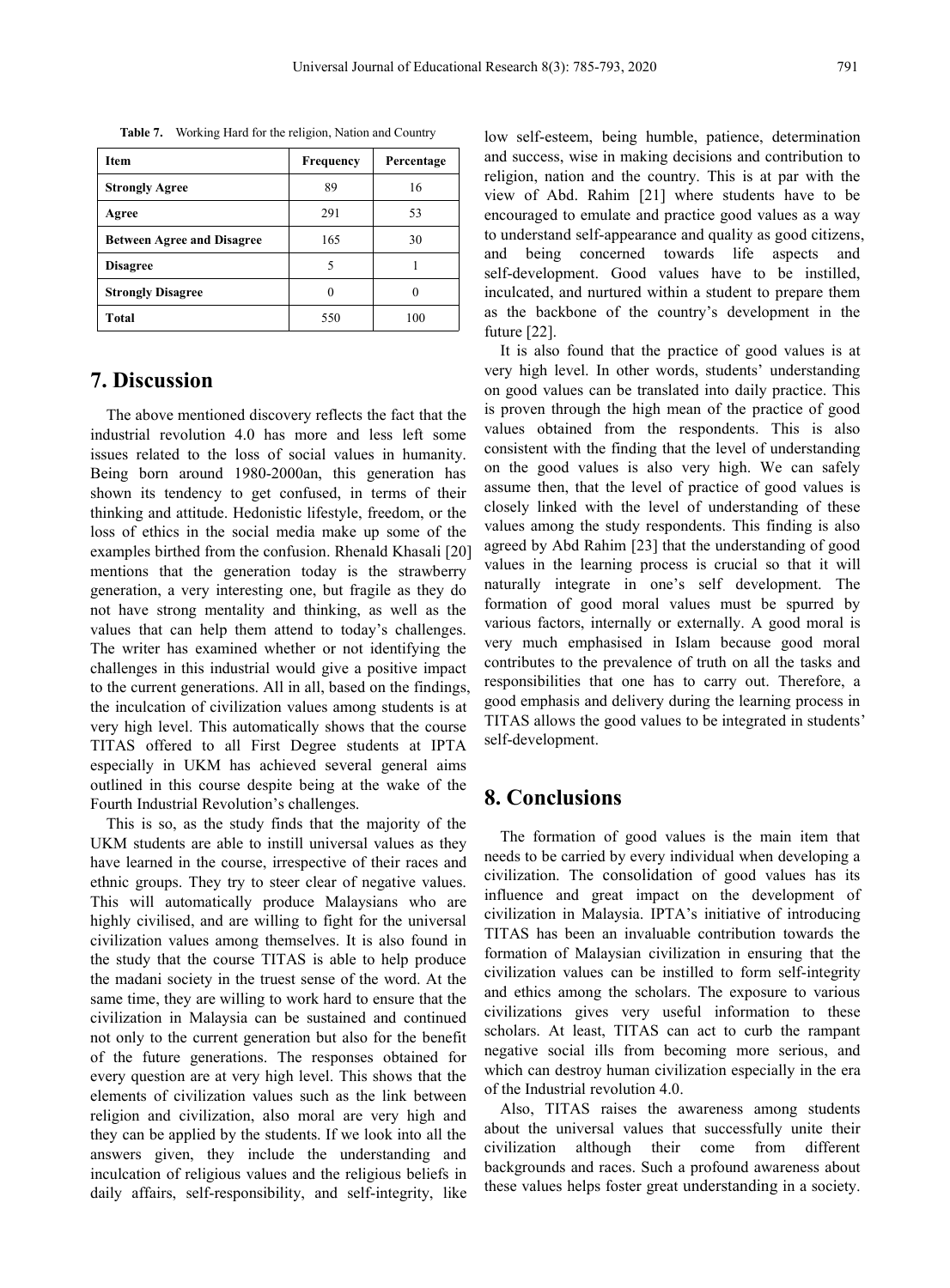Such awareness has high educational value in educating the Malaysian society who is of various races, religions, languages and cultures. All the parties involved, including the family institution, education, government, non-governmental organisations and the community need to stand strong together and not merely pointing an accusing finger on one party. The rise and fall of a country and the nation depend on the younger generation, the numerover of the future. Thus, the generation that is of  $[8]$ prime mover of the future. Thus, the generation that is of refined quality will ensure national development and excellence, and vice versa.

In short, our study outcome proves that the level of inculcation of the civilization values among the students of the course TITAS UKM is very high and [9] simultaneously it can shape excellent personalities among the students. The study also indirectly shows the relevance of the course in inculcating good values among students of various faiths and racial backgrounds. As the outcome of the study, automatically this negates the opinion of certain parties who claimed that the social ills happening in the IPTA/IPTS are due to the irrelevant course implemented. The study also shows that there is a great space to instill and form students' personality through the inculcation of civilization values based on the course TITAS in IPTA/IPTS. Therefore, this course is very important in forming students' personality with values; students who come from various racial backgrounds and religions.

# **REFERENCES**

- [1] Jacob, T. Manusia Ilmu dan Teknologi.Yogyakarta: Tiara Wacana. 1988.
- [2] Osman Bakar, Azizian Baharuddin dan Zaid Ahmad. Modul Pengajian Tamadun Islam dan Tamadun Asia, Kuala Lumpur: Universiti Malaya. 2009.
- [3] Hashim Hj. Musa. "Ke Arah Pengajaran TITAS dan Hubungan Etnik Yang Holistik" dalam Ke Arah Pengajaran TITAS & Hubungan Etnik Yang Holistik, Prosiding Seminar Pemantapan Kurikulum TITAS dan Hubungan Etnik Peringkat Kebangsaan 2005. Moderated by Unit TITAS, Pusat Pemikiran Dan Kefahaman Islam (CITU) UiTM. University Publication Center(UPENA): UiTM Shah Alam). 2005.
- [4] Abdul Latif Samian dan Mohamad Sabri Haron. "Pengajian Umum di Alaf Baru" dalam Wan Kamal Mujani, Tamadun Islam Dalam Pendidikan Liberal: Pendekatan Yang Sewajarnya Pada Alaf Baru, Cet. 1. Bangi: Pusat Pengajian Umum UKM. 2000.
- [5] "Garis Panduan Mata Pelajaran Umum MPU", ed 2. Economics Vol. 5 (Dec, No. 2), 2018, 65 77. 2018. Kementerian Pengajian Tinggi Malaysia. 2016
- [6] Hashim Hj. Musa. "Ke Arah Pengajaran TITAS dan Hubungan Etnik Yang Holistik" dalam Ke Arah Pengajaran TITAS & Hubungan Etnik Yang Holistik,

Prosiding Seminar Pemantapan Kurikulum TITAS dan Hubungan Etnik Peringkat Kebangsaan 2005. Moderated by Unit TITAS, Pusat Pemikiran Dan Kefahaman Islam (CITU) UiTM. University Publication Center(UPENA): UiTM Shah Alam). 2005.

- [7] Nazri Muslim, Nik Yusri Musa dan Ahmad Hidayat Buang. Hubungan Etnik Di Malaysia Dari Perspektif Islam. Kajian Malaysia. 29 (1): 1–28. 2011.
- [8] Wan Zulkifli Wan Hassan, Ezad Azraai Jamsari, Azizi Umar, Zulkifli Mohamad, Jamsari Alias, Nazri Muslim and Md Yazid Ahmad. The Management of Zakat Distribution In The Practice of Fatwa in Terengganu, Malaysia, International Journal of Civil Engineering and Technology. 8(11): 834–851. 2017.
- [9] Wan Zulkifli Wan Hassan, Ezad Azraai Jamsari, Nazri Muslim, Jamsari Alias, Zulkifli Mohamad and Md Yazid Ahmad. The Dynamics of Zakat Distribution According to Shafi'i School of Law (Madhhab) in Fatwas of Terengganu State, International Journal of Civil Engineering and Technology. 9(1): 771–783. 2018.
- [10] Wan Zulkifli Wan Hassan, Nabilah Abdullah, Nazri Muslim, Jamsari Alias, Azizi Umar, Rozmel Abdul Latiff, Nani Rahayu Sallihuddin, Zulkifli Mohamad, Aminuddin Basir and Nasaruddin Yunus. Linguistics Elements of Arabic Language Applied by Imam Shafi'i in Islamic Jurisprudence, International Journal of Civil Engineering and Technology.10(1): 1704–1711. 2019.
- [11] Nasruddin Yunos, Syaidatun Nazirah Abu Zahrin dan Mohamad Sabri Haron. Tamadun Islam dan Tamadun Asia, Bangi: Pusat Citra Universiti, UKM. 2017.
- [12] Nasruddin Yunos, Syaidatun Nazirah Abu Zahrin dan Mohamad Sabri Haron. Tamadun Islam dan Tamadun Asia, Bangi: Pusat Citra Universiti, UKM. 2017.
- [13] Nasruddin Yunos, Syaidatun Nazirah Abu Zahrin dan Mohamad Sabri Haron. Tamadun Islam dan Tamadun Asia, Bangi: Pusat Citra Universiti, UKM. 2017.
- [14] Osman Bakar, Azizian Baharuddin dan Zaid Ahmad. Modul Pengajian Tamadun Islam dan Tamadun Asia, Kuala Lumpur: Universiti Malaya. 2009.
- [15] Khasali, R. Strawberry Generation. Jakarta: Mizan. 2018.
- [16] Klaus Schwab. The Fourth Industrial Revolution, New York: Crown Business. 2016.
- [17] Sigit Priatmoko. Memperkuat Eksistensi Pendidikan Islam Di Era 4.0 Dalam Ta"Lim : Jurnal Studi Pendidikan Islam, Vol.1 No.2 Juli, 2018
- [18] Syech Idrus. Perspektif Sumber Daya Manusia Pariwisata Di Era Industrial revolution 4.0 dalam[https://jurnal.undhirabali.ac.id/,](https://jurnal.undhirabali.ac.id/) accessed on 27 September 2019.
- [19] Saravanan Sundara Valentine Eboy. Socioeconomic Factors that affect Usage of Grabcar Services in Kota Kinabalu City, Sabah , Malaysian Journal of Business and
- [20] Khasali, R. Strawberry Generation. Jakarta: Mizan. 2018.
- [21] Abd Rahim Abd Rashid. (2001). Nilai-Nilai Murni Dalam Pendidikan: Menghadapi Perubahan dan Cabaran Alaf